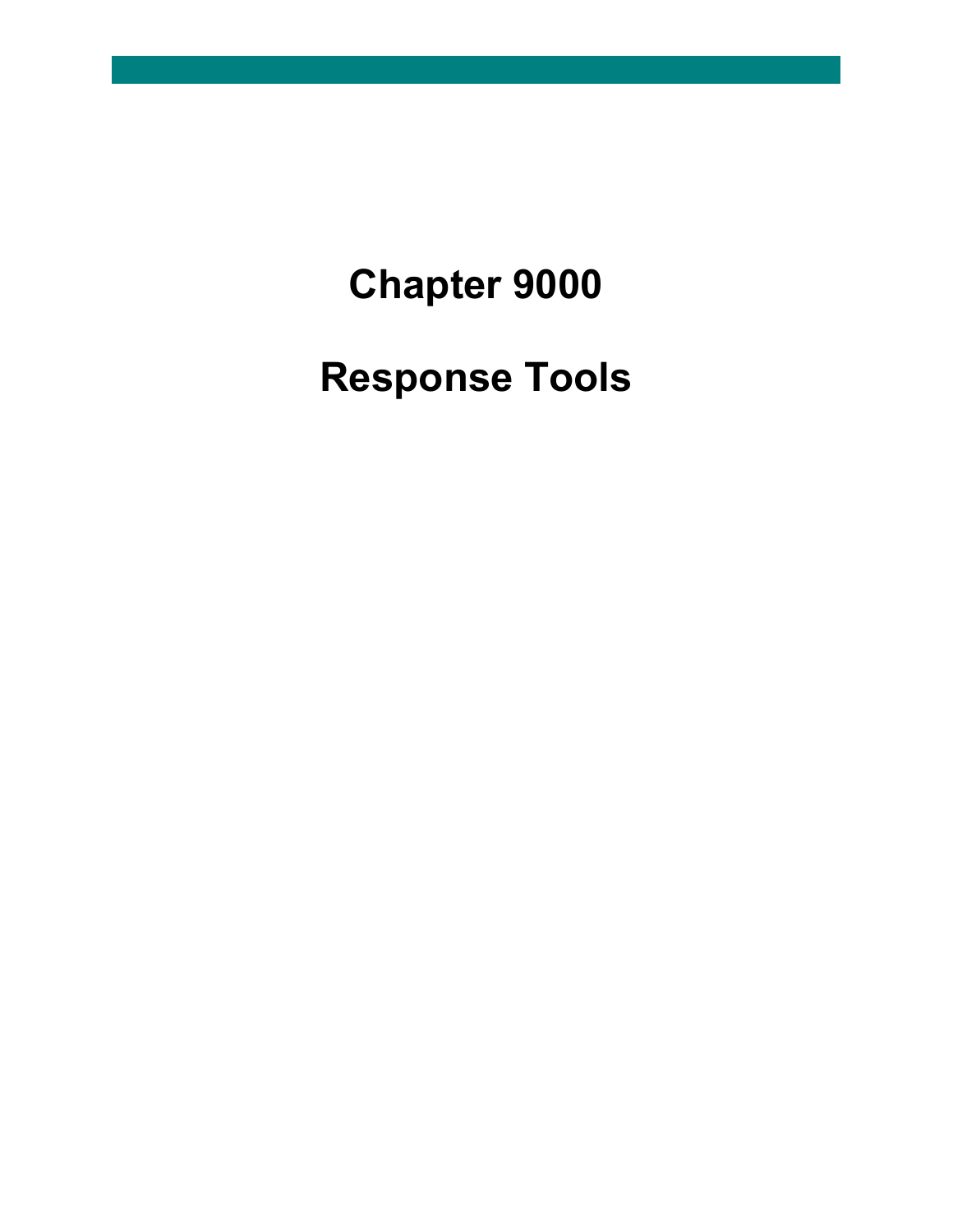

**Section**

- **Region 10 Response Team and Northwest Area Committee Charter**
- **Incident Specific Region 10 Response Team Activation – Quick Response Guide**
- **Response Partner Roles and Contacts**
- **Joint Information Center Manual**
- **Health and Safety Job Aid**
- **Liaison Manual**
- **96 Hour Plan**
- **Oil Spill Best Management Practices**
- **Oil Response in Fast Water Current: A Decision Tool**
- **Northwest Wildlife Response Plan**
- **Northwest Area Wildlife Deterrence (hazing) Resources**
- **Oil Spill Marine Mammal Resources**
- **Wildlife Branch Position Descriptions**
- **Potential Mobile Bird Rehabilitation Unit Deployment Locations in Coastal Counties**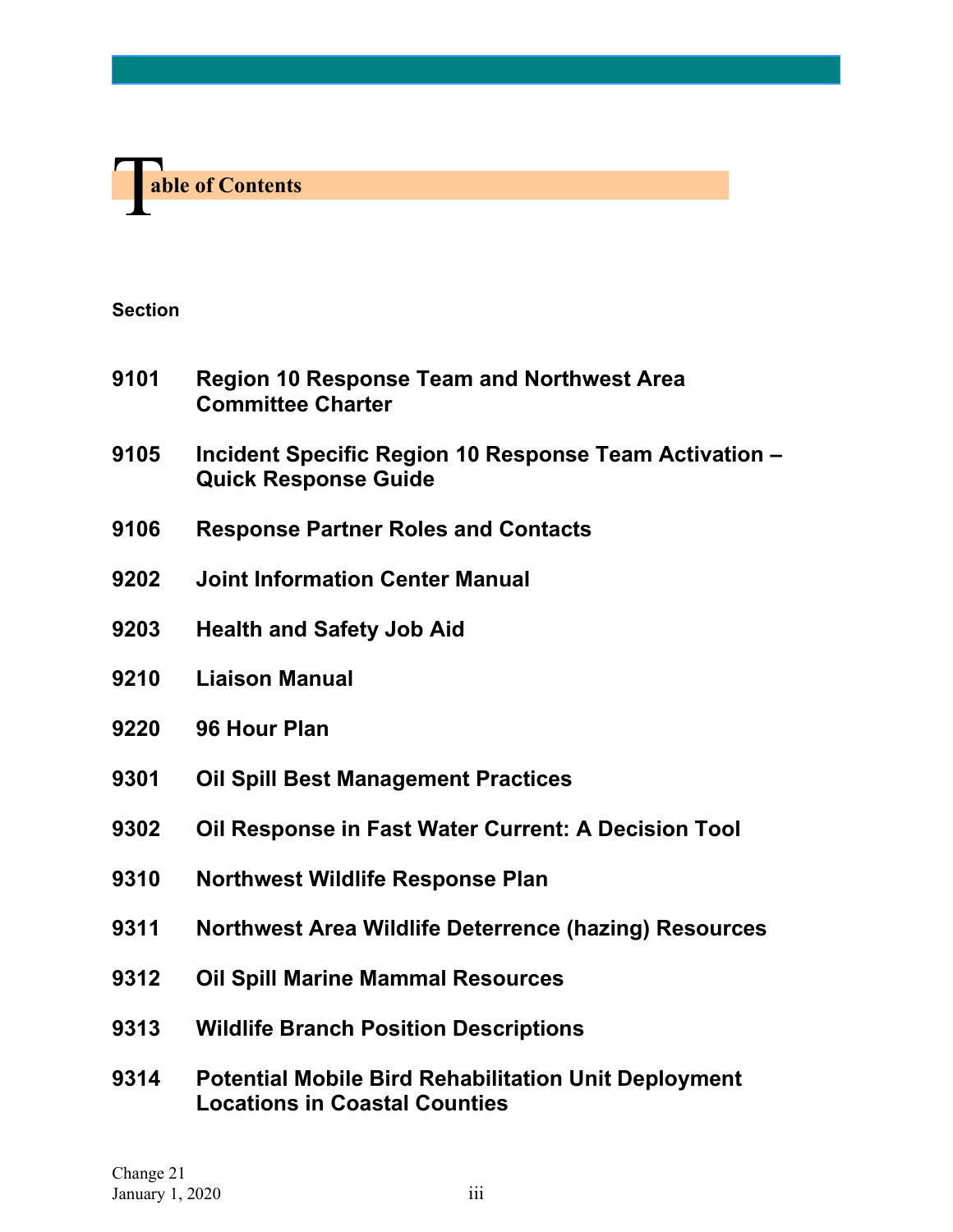**Table of Contents (cont.)**

**Section Page**

| 9315 | <b>Operations Section Organizational Guidance</b>                                                                                                               |
|------|-----------------------------------------------------------------------------------------------------------------------------------------------------------------|
| 9330 | <b>Derelict Vessel Best Management Practices</b>                                                                                                                |
| 9331 | <b>Marine Debris and Severe Marine Debris Events</b>                                                                                                            |
| 9401 | <b>Northwest Area Contingency Plan Permit Summary</b><br><b>Table</b>                                                                                           |
| 9402 | <b>Permit Tracking Template</b>                                                                                                                                 |
| 9403 | <b>Compliance Guide for National Historic Preservation Act</b><br>during an Emergency Response                                                                  |
| 9404 | Region 10 Regional Response Team/Northwest Area<br><b>Committee Endangered Species Act Compliance Guide</b><br>for Federal Responders during Emergency Response |
| 9405 | Disposal and Waste Management Guidance for the<br><b>Northwest Area</b>                                                                                         |
| 9406 | <b>Dispersant Authorization Process and Decision Support</b><br><b>Tools</b>                                                                                    |
| 9407 | <b>In-Situ Burning Operations Planning Tool</b>                                                                                                                 |
| 9408 | <b>Resources at Risk Response Tools</b>                                                                                                                         |
| 9409 | <b>Managing Impacts to Commercial, Recreational and</b><br><b>Tribal Fisheries</b>                                                                              |
| 9410 | <b>Places of Refuge</b>                                                                                                                                         |
| 9411 | <b>Decanting Response Tool</b>                                                                                                                                  |
| 9412 | <b>Non-floating Oil Spill Response Tool</b>                                                                                                                     |
|      |                                                                                                                                                                 |

**9413 Geographic Response Plan Booming Strategy Points – Standardized Data Format**